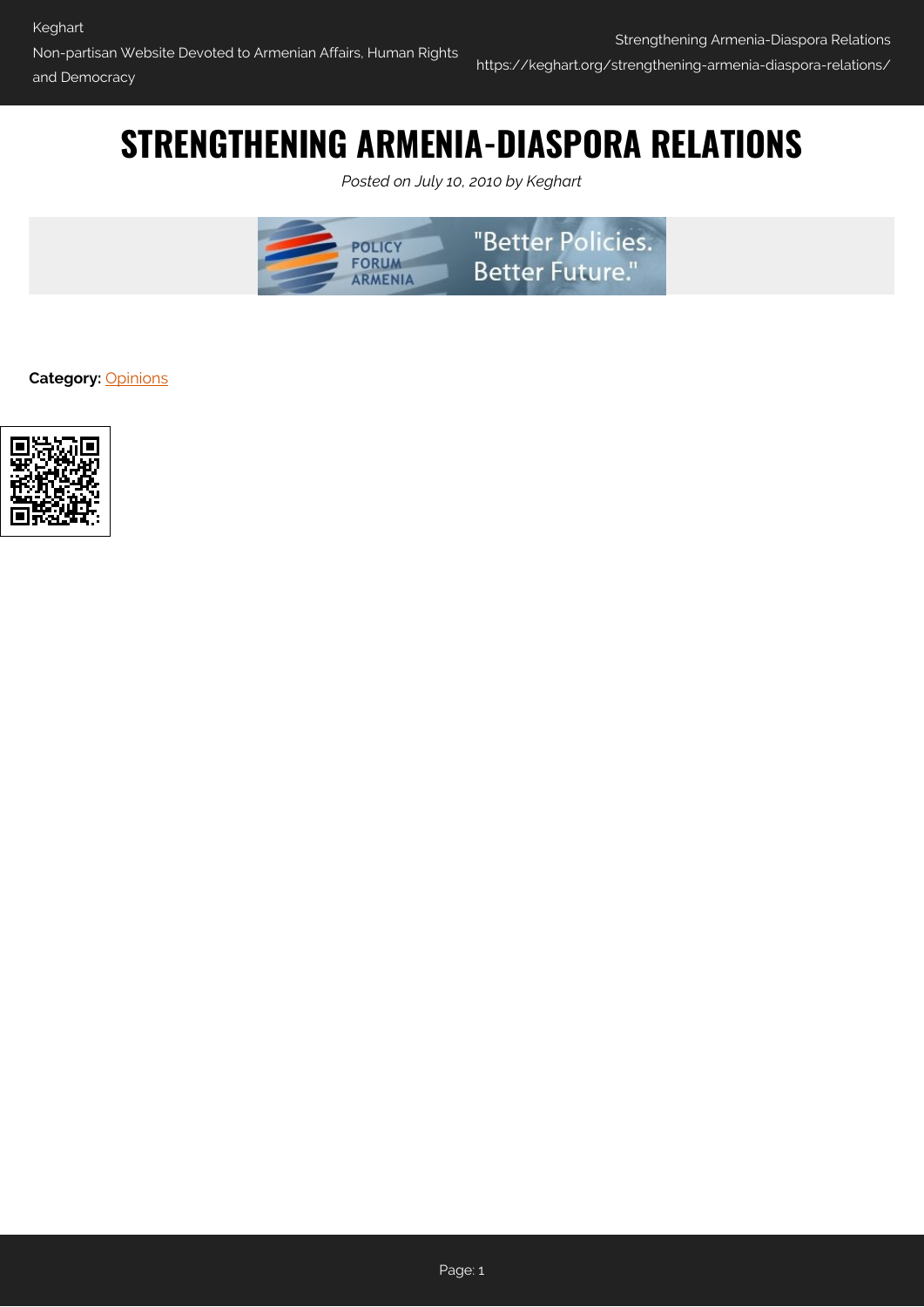Non-partisan Website Devoted to Armenian Affairs, Human Rights and Democracy

#### ×

# *"What's done is done. What we must do now is assess the damage and figure out how to avoid the next catastrophe."*

### Raffi (1835-1888)

In a series of essays published in 2007 and 2009, a Yerevan-based columnist Marine Petrossian discusses her concept of the "United States of Armenia." She begins by saying that unlike the United States of America, where people are united with the idea of future opportunity credibly provided by the country, those in the Armenian world are united by the memory of the (mostly tragic) past. The newly created Armenian Republic attempted to artificially break that association with that past in 1991. However, this strategy has failed—she continues—for prior to being able to lay the old history to rest a "new history" needs to be created, an opportunity we had, but have largely lost.

## $\pmb{\times}$

# *"What's done is done. What we must do now is assess the damage and figure out how to avoid the next catastrophe."*

#### Raffi (1835-1888)

In a series of essays published in 2007 and 2009, a Yerevan-based columnist Marine Petrossian discusses her concept of the "United States of Armenia." She begins by saying that unlike the United States of America, where people are united with the idea of future opportunity credibly provided by the country, those in the Armenian world are united by the memory of the (mostly tragic) past. The newly created Armenian Republic attempted to artificially break that association with that past in 1991. However, this strategy has failed—she continues—for prior to being able to lay the old history to rest a "new history" needs to be created, an opportunity we had, but have largely lost.

The successive administrations in Armenia since independence have effectively stripped the nation of the rewards for its victories: the modern-day examples of audacity, perseverance, and success of unseen proportions. Something that could have empowered and served the foundation for the "new history," has been turned into a liability of major proportions. The Diaspora did not seem to mind that: the "old history" was still too strong in their minds and hearts and they were not about to let that be replaced by something else. An opportunity given to the nation by its best—the Leonids, Montes, Shahens, and Tatouls of the world and countless others, who still carry the wounds of the Karabakh war and the memories of the short but epic reconstruction that followed—was effectively allowed to be lost by politicians in Armenia and largely unsuspecting-but-effectively-complicit Diaspora. But Petrossian is still hopeful. Her "United States of Armenia" is build around the aspiration of "every Armenian around the world taking out the coin of the golden dream from underneath their mattresses to contribute to building of a new country" from a fresh start offered by a not-so-distant victorious past. All that needs to be ensured, she believes, is for the coin not to roll into the mud and forever vanish, as it has on occasions in recent past.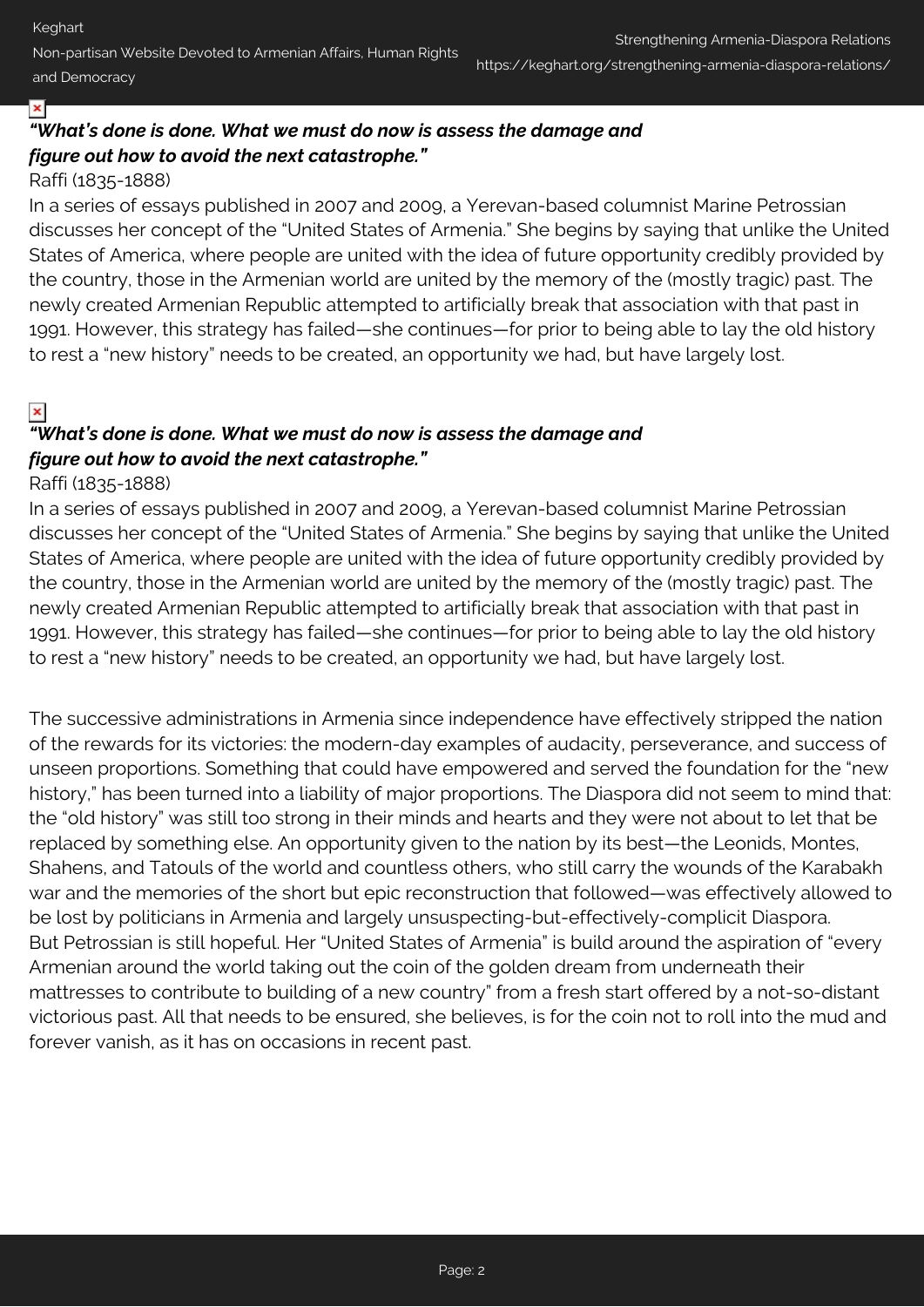# **A. Challenges of Diaspora Organization**

Despite frequent statements by Armenian politicians regarding intentions to tap into the Diaspora's potential, this has not gone beyond rhetoric and the Diaspora has been largely unable to effectively contribute to Armenia's political, economic, and social development. Twenty or so years of assistance of all kinds by and large have not translated into sustainable development and progressive policymaking in Yerevan.

The real wealth of the Diaspora resides in its expertise and global networks. If governed well, these are the ingredients Armenia will need to ensure sustained development. These, in our view, can only be unlocked through an adroit set of incentives designed to facilitate the Diaspora's participation in Armenia's political process and institution building. Similar to the rights enjoyed by stakeholders in a well-governed corporation, the Diaspora should be given the right of representation in the Armenian polity, if it is expected to play any serious role in its economic development and national security. Without an ability to effectively monitor the outcomes of its own participation, it is hard to see how the Diaspora can qualitatively improve the reality on the ground.

At this juncture, however, neither Armenia nor the Diaspora has lent any serious thinking to the benefits of this stronger integration. While on Armenia's side, reasons behind this is mostly related to the lack of political will, on the Diaspora's side issues are twofold. First, the Diaspora lacks vision for Armenia and has disagreements as to what is important for Armenia's development and national security. Internal bickering and taking consistently unpopular positions have made it irrelevant to major events and trends taking place in Armenia, particularly to the quest of people of Armenia to be well-governed. To date, it has set no mechanisms for mobilizing (physical or human) resources and monitoring of activity on the ground, and has not produced an evaluation of its multi-year effort of involvement in Armenia.

Second, there appear to be institutional challenges within the Diaspora. It remains fragmented, with little, if any, forward-looking policy-oriented thinking taking place. Diaspora has little experience with forming ties beyond individual communities, seldom venturing to form sustained transnational ties among themselves. Such ties would have created a minimum level of international organization capable of expressing pan-Diaspora views of major events and developments affecting Armenia and the Diaspora. Traditional Armenian political parties in the Diaspora and the Church have tried to fill some of the vacuum, but they have been unable to reach out to significant number of Armenians across the globe.

Nevertheless, many in the Diaspora remain committed to building stronger ties between the Diaspora and Armenia. Political, economic, and cultural ties with the country would—as the argument goes—strengthen Diaspora Armenians' sense of identity and belonging. And while true integration requires trust and years of meticulous work, it is time for the nation to take steps in this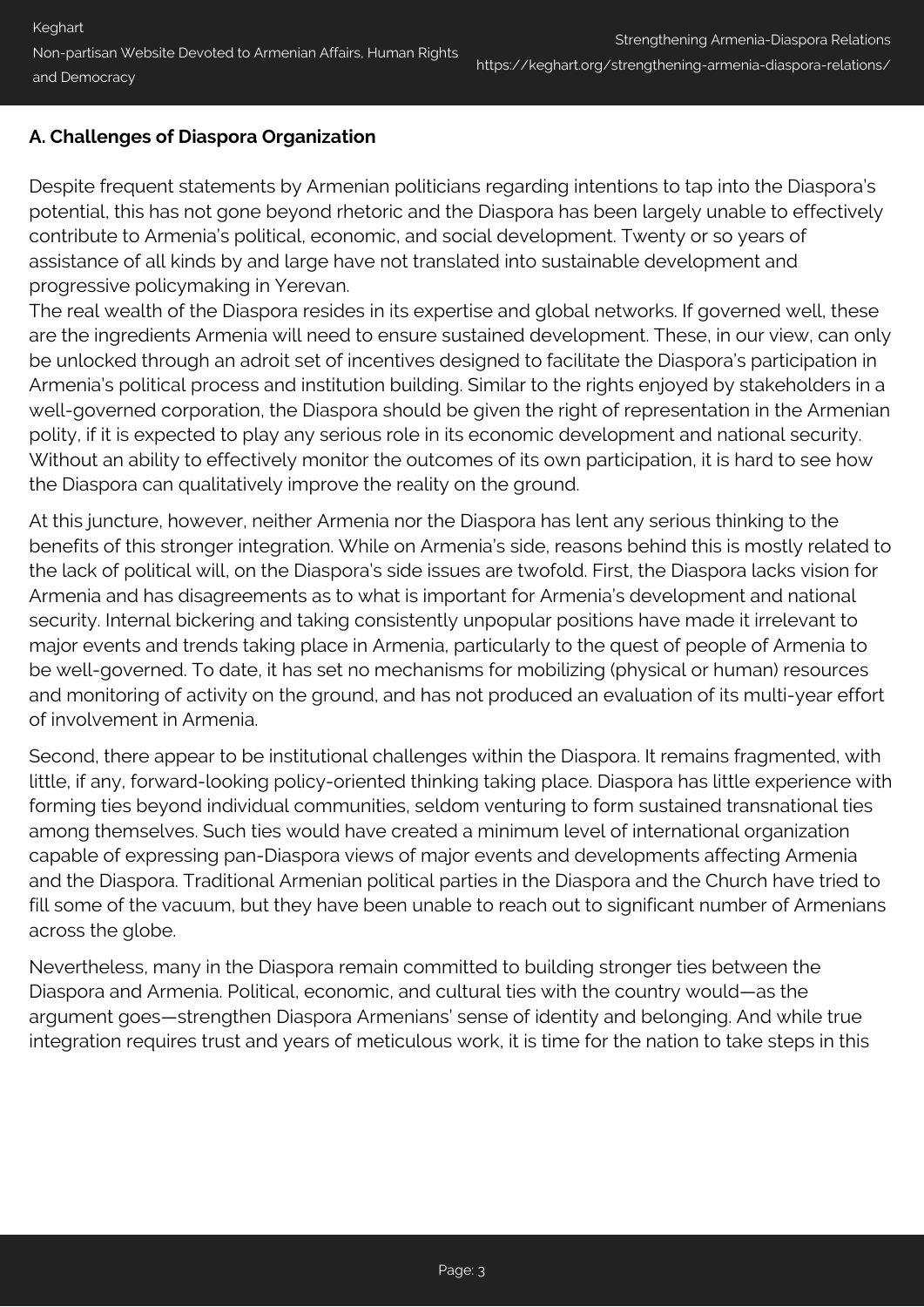#### and Democracy

direction to avoid new dividing lines down the road with potentially devastating and irreversible

consequences. It is high time for Armenia as a nation to reap the fruits of its sacrifices and hard work invested by generations of Armenians who lived and toiled in foreign lands.

# **B. A Call for a Collective Action**

Throughout the modern history, and despite the calamities the nation has been through, Armenians have shown remarkable abilities to consolidate and effectively safeguard their future. From the battle of Sardarabad, to the defense of Zangezur, and Karabakh war, Armenians have come together on hot button issues to support each other across borders. Yet, achieving similar levels of consolidation in tranquil times have proven increasingly challenging.

Similar to the classic collective action problem of economics or political science (e.g., Olson, 1965), here too failure to act collectively carries the risk of foregoing solutions that are otherwise optimal/efficient from the nation's point of view. As Mancur Olson—one of the most influential economists of the 21st century—demonstrated in his influential book The Logic of Collective Action: Public Goods and the Theory of Groups, it does not have to be the case that if everyone in a group has interests in common, then they will act collectively to achieve them.

In an age of globalization and transnationalism, when physical borders are less significant and networks are becoming as important as any other ingredient of economic development and national security, Armenians around the world have a clear comparative advantage. With some innovative thinking, liabilities can be turned into assets and the nation can again be as united as it wants to be. Indeed, a new blueprint for the nation's future mentioned earlier in the Report would factor in the full range of opportunities offered by the 21st century. The good news is that the key to this blueprint does not have to be complicated.

The problem of collective action, commonly known as the "free rider" problem, is sold when both the benefits and costs of taking the action are internalized. The search for ways to act collectively in the Armenian context should start from the search for the common ground—a set of principles and objectives that most, if not all, institutional bodies of the Armenian world could agree on. Subsequently, a transnational organization can be brought forth to help collect the benefits of the unified action but also internalize the costs involved. The search for these principles and also on the right institutional structure could begin in academic circles, taking the form of public debates to help refine and solidify the underlying assumptions and approaches. The human capital necessary to initiate this process and take it further too needs to be identified. Conceptually, however, the fundamental logic behind the formation of the organization would be simple: to make the organization large enough (by finding a wide enough common ground among the sides involved) so that the incentives of the organization mimic the incentives of the nation as a whole.

While the exact objectives of a trans-Armenian institution could be a subject to debate, and questions remain about its operational aspects, some basic principles and structure for such an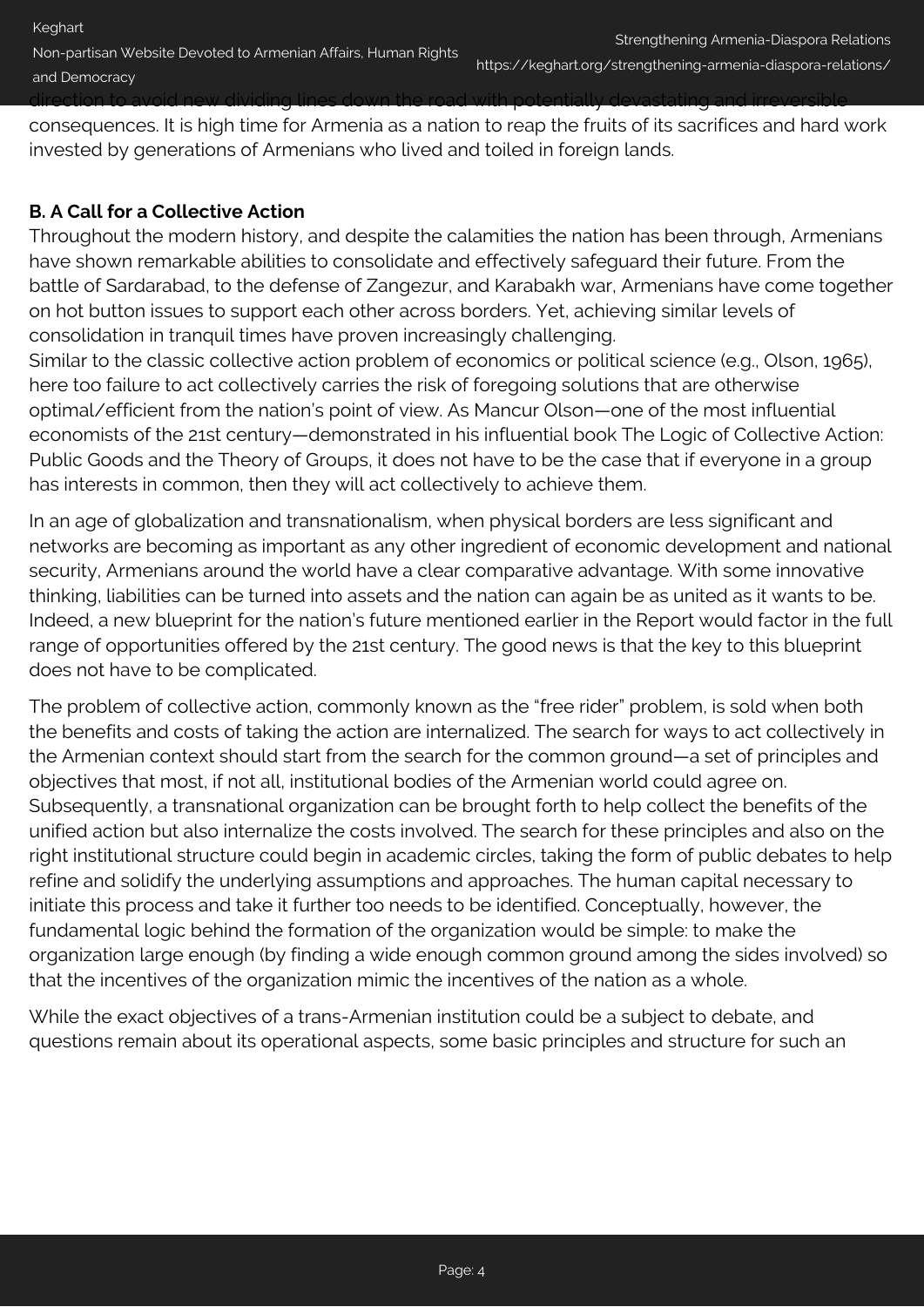organization can perhaps already be identified:

- Representation: Diaspora organization should be geographically representative, and transcend ideological boundaries. To guarantee a wide participation among the stakeholders involved, the fundamental objectives of the institution should be the most common denominator of positions among key stakeholders and should embody the principles of fairness, justice, and universal human rights standards;
- Clarity of mission: The organization and its constituent bodies should have clear and achievable aims;
- Independence: The organization should strive to be independent from interference of individuals, political parties, and other institutions of the Armenian world as well as from any foreign influence;
- Governance: The organization and its elected officials and officers should be accountable and transparent;
- Operations: The organization should offer a forum for a true discourse. It should have clear processes for designing and adopting policy positions consistent with its mission and ethical policies.

Undoubtedly, to be most effective, the push toward closer engagement through the creation of such an organization should come from Armenia, the custodian of cultural and religious values, where de jure foundations of properly functioning institutions exist. The following two factors are critical, however, if Yerevan is to lead the way for the formatting of such a transnational organization: (1) strong political will to support the process and (2) well-functioning democratic institutions in Armenia. Absence of these factors, however, should not prevent the Diaspora communities from moving toward forming a trans-national structure outside of Yerevan's jurisdiction, keeping the window open for Yerevan to have an observer status within the organization.

#### **\* \* \***

To earn trust of the Diaspora and be seen as credible in their actions to bring the two halves together, the government of Armenia needs to take real steps to improve governance and reduce the state capture. The wholesale corruption in Armenia has names and addresses known virtually by everyone, making it conceptually easy and politically popular to eradicate it. Furthermore, the government needs to improve its communication with the Diaspora refraining from offering too much propaganda and instead offer more in terms of real and credible action. To show institutional intent, the government could commission a strategy for developing of Armenia-Diaspora relations. The primary objective of this strategy should be to help ease the way for Diaspora involvement in Armenia's economic and political life and propose a set of measurable indicators of progress in this regard.

In their dealing with official Yerevan, Diaspora organizations should articulate the need for more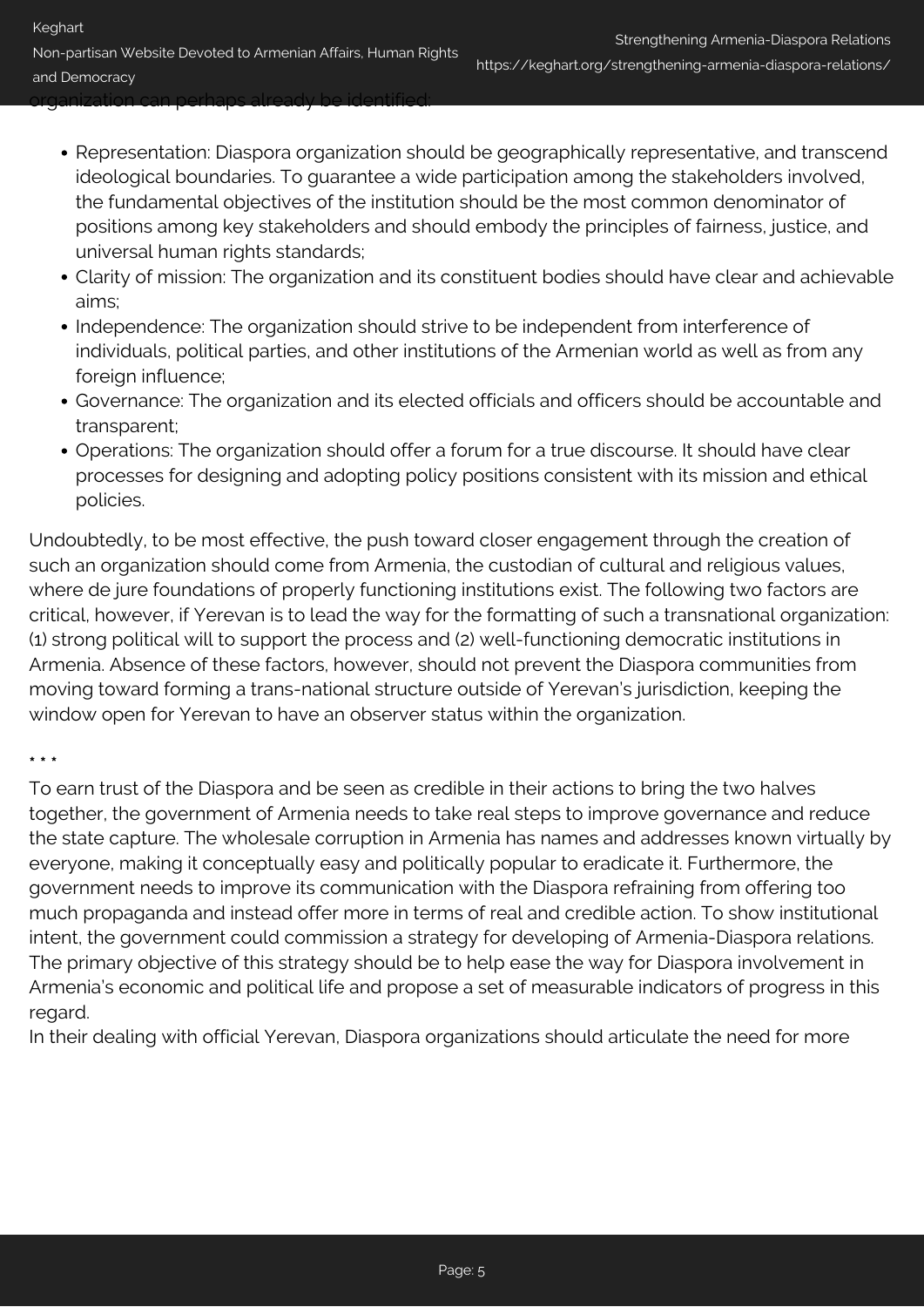Non-partisan Website Devoted to Armenian Affairs, Human Rights and Democracy

effective and stronger ties with Armenia, including, as mentioned above, through involvement in

Armenia's economic and political life. The largely disengaged status quo only benefits those among Armenia's leadership that have own personal interests well above those of the country and the nation. Each major Diaspora organization should undertake a thorough assessment of recent developments as a prerequisite to embarking on a change to reflect the time and the needs of the nation. Failure to do so will lead to further disengagement of individual Diasporans and entire communities from Armenian issues, with potentially sizable damage to Armenia's developmental prospects as well as national security. A search should be underway constantly for more innovative modes of engagement both with Armenia as well as with other Armenian communities world-wide. The 20 past years will not all go in vain if the Diaspora learns the lessons now and puts the necessary emphasize on what is important and what is not.

Maintaining and strengthening the Armenian identity in a globalized world will almost certainly require innovative approaches going forward. The elements of the roadmap provided in the chapter—and in fact our views offered throughout the Report—are not the ultimate wisdom on this subject. They aim to encourage stakeholders to think about a collective action toward a better, more efficient set of outcomes and for the good of the Armenian nation as a whole.

*To access the report in its enirety click on the link here [Policy Forum Armenia](http://www.pf-armenia.org/)*